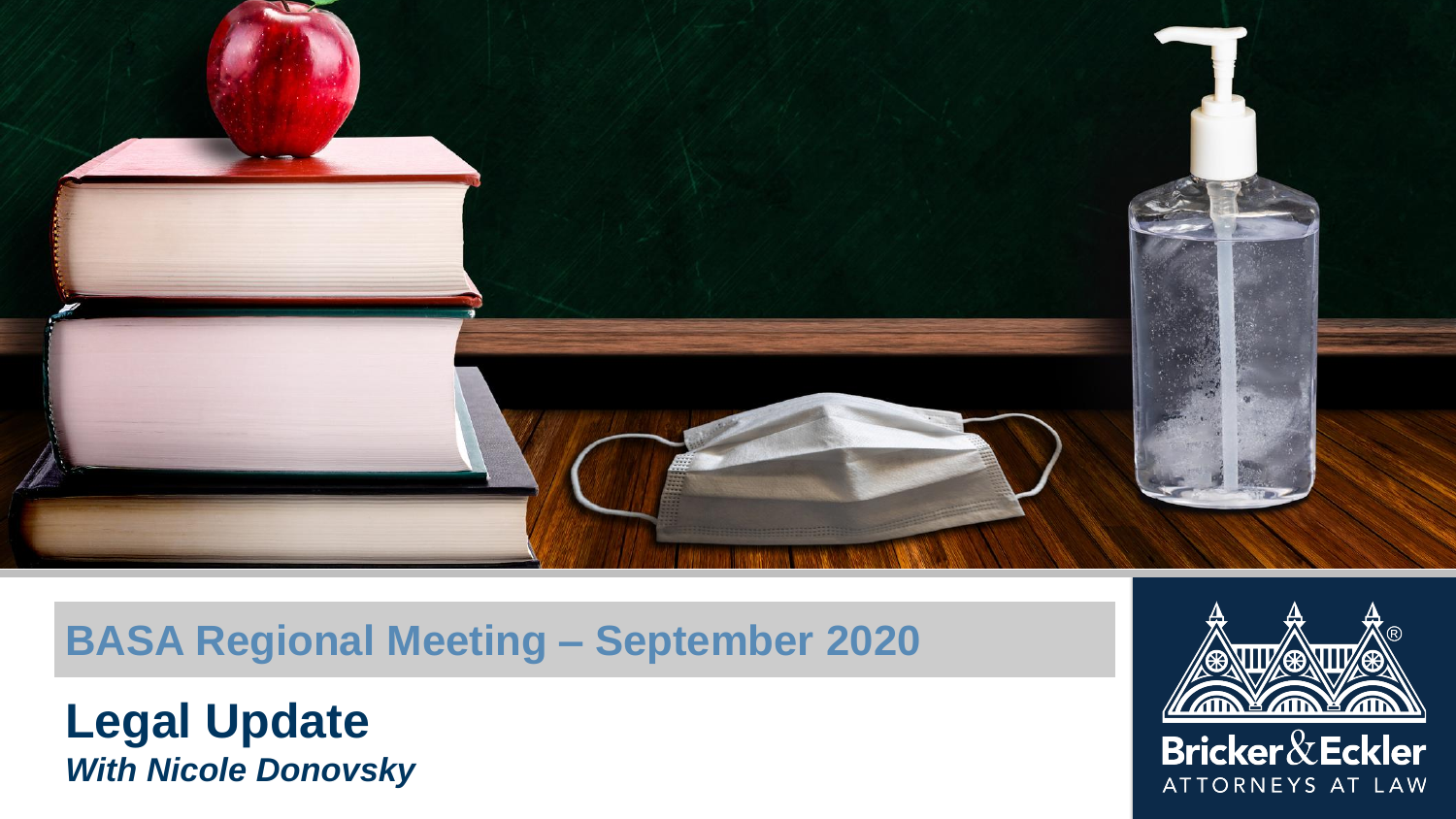### Legal issues we will cover today

- FFCRA 2.0
- Mask exemption issues
- A few words about Title IX
- Non-COVID legal news

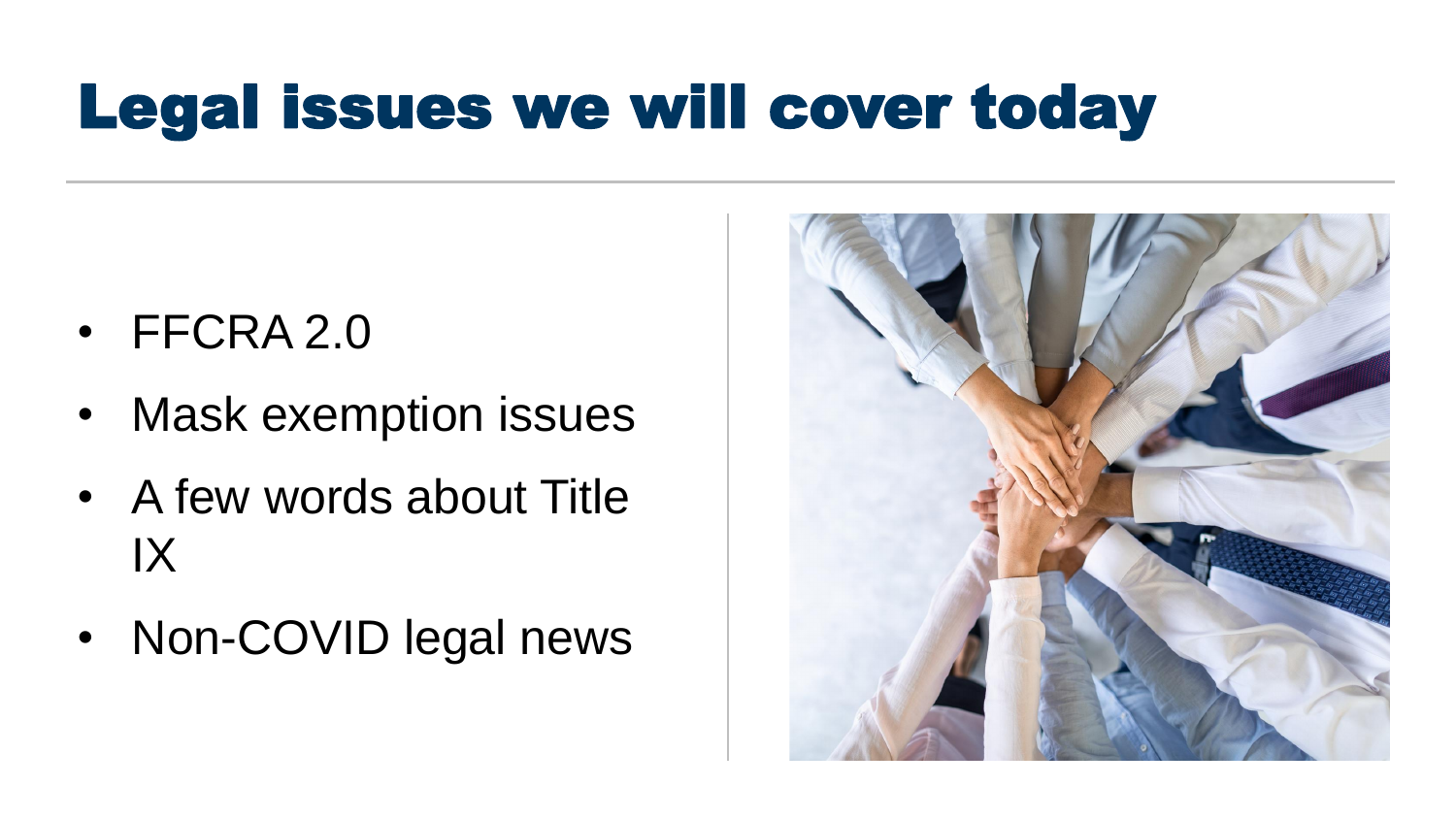



- Updated regulations announced 09.11.2020
- **Effective 09.16.2020**
- Addressed 4 key areas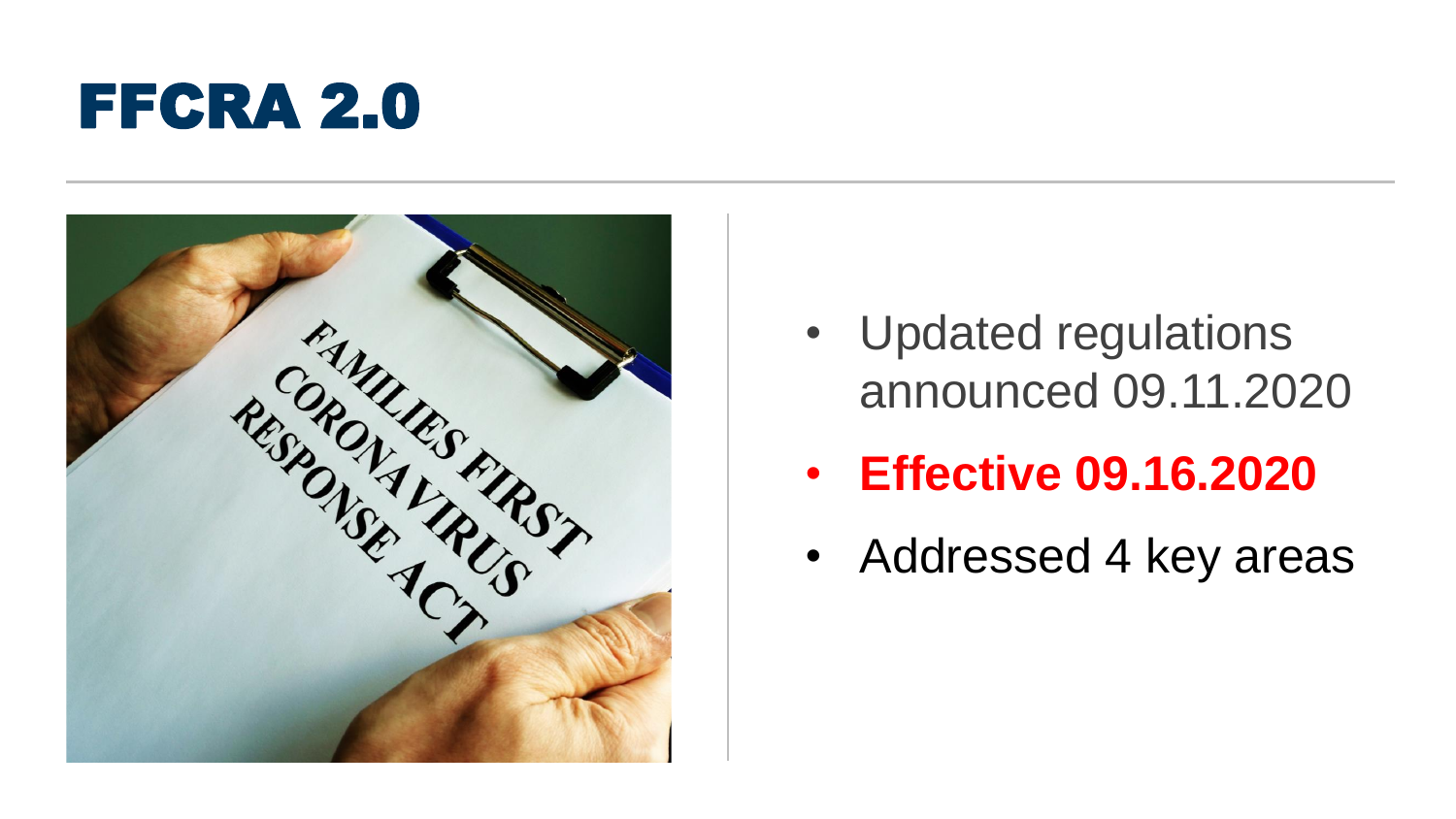# FFCRA 2.0 (Continued)

- Available only when work is otherwise available and leave is not needed but-for the qualifying condition.
- "Health care provider" is defined further.
- Notice of leave and information must be provided "as soon as practicable."
- Intermittent leave is only available with employer **consent** and only available for in-person employees for school/daycare closure reasons.
- Leave for hybrid closures is NOT intermittent leave. Each school day closure is a separate reason for leave.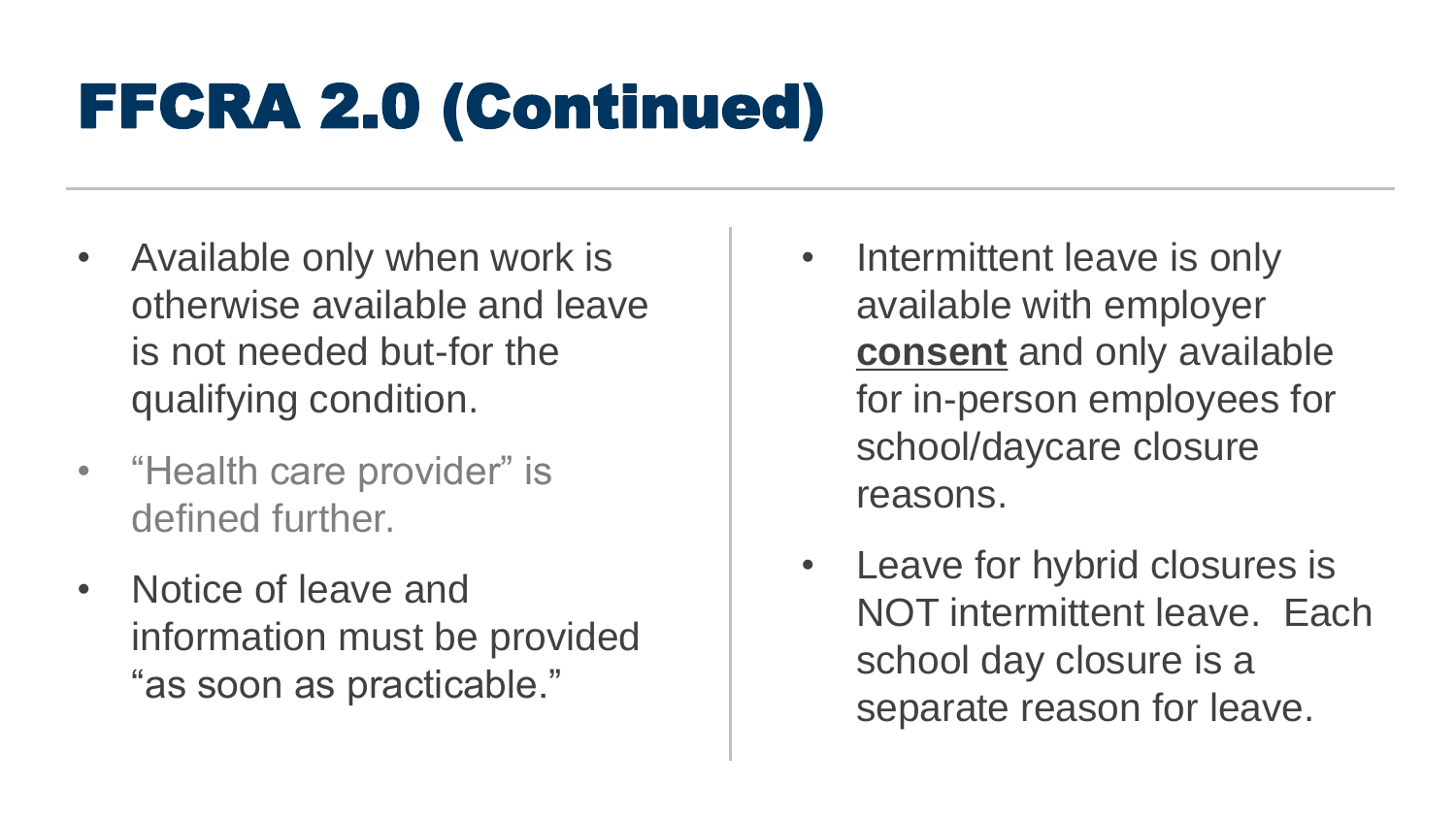### ODH Mask Order and Exemptions

- Medical, religious and other exemptions
- MAMM/Anti-mask rallies
- *Moll v. East Muskingum Local School District*
- New ND OH Case

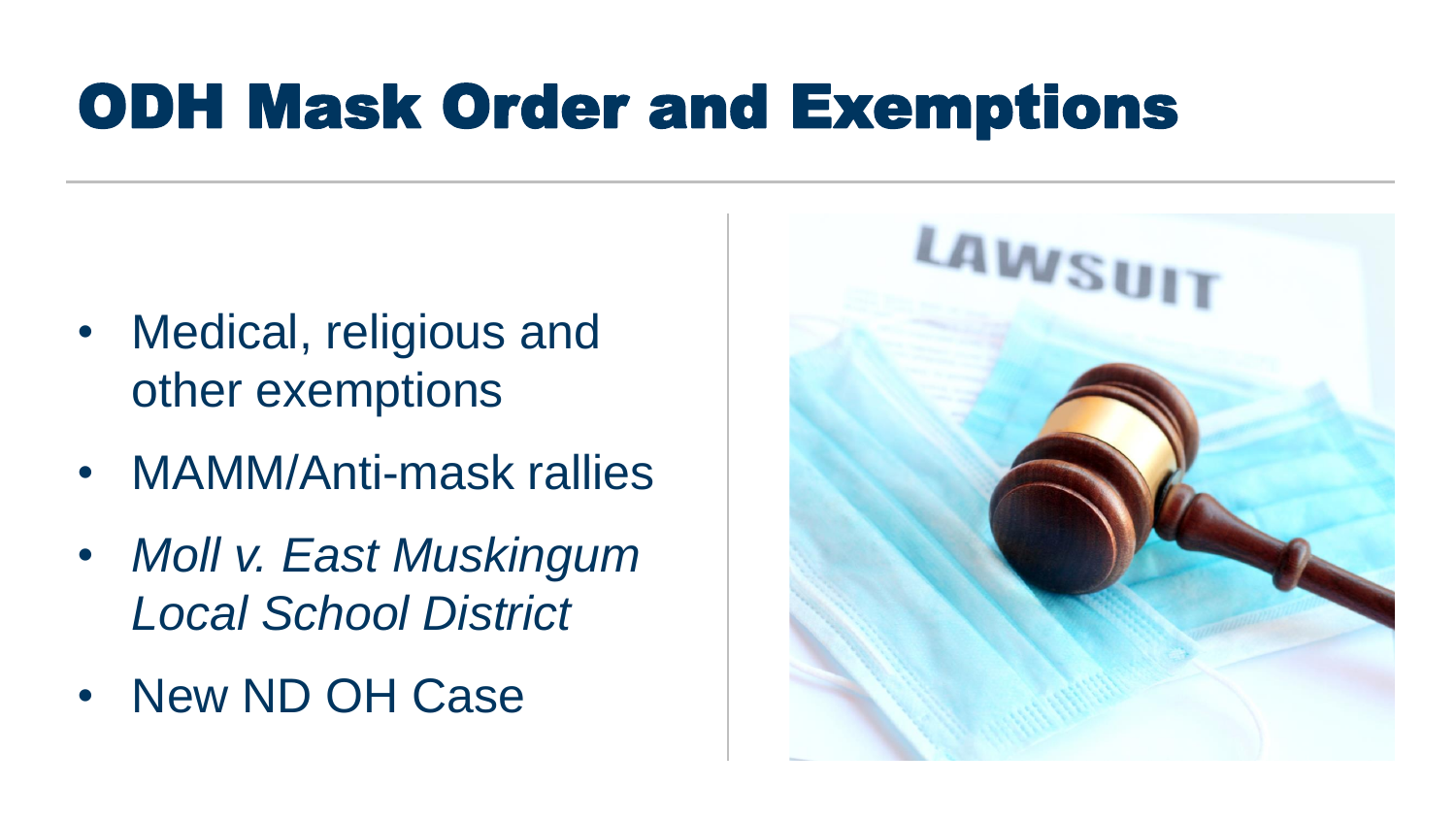

- Implement new policy
- Confirm training of staff
- Post training materials on website
- Reinforce to principals NO discipline before TIX process **is complete**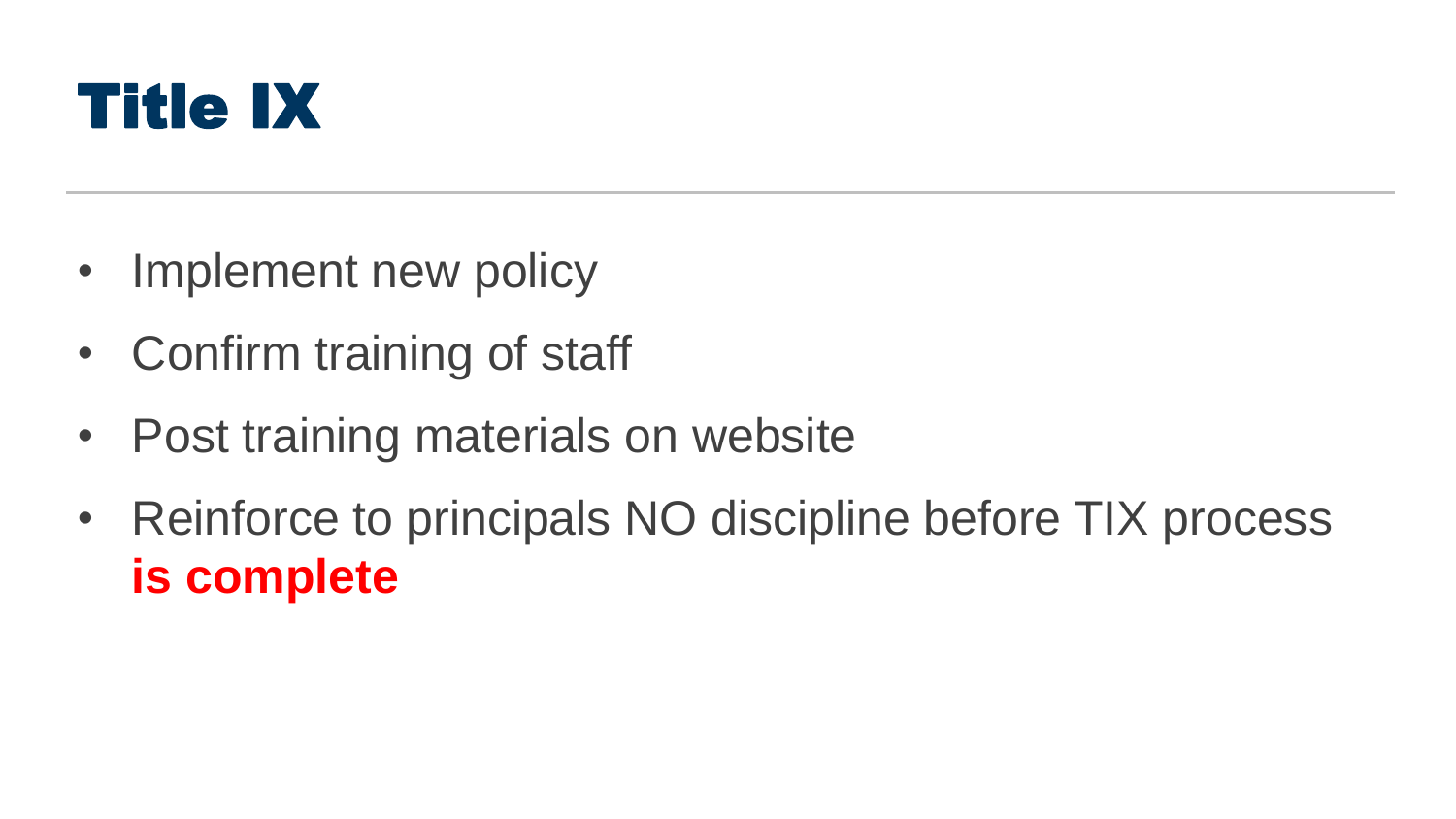## Adams v. St. Johns – 11th Circuit (FL)

### *Bostock* **applied to Title IX**

- Policy prohibited a transgender student from using restroom of choice.
- The court rejected argument that Title IX's ban on sex discrimination differed from that of Title VII.
- Bathroom policy singled student out for different treatment because of his transgender status and caused him psychological and dignitary harm.
- The court also rejected schools offer of separate facilities.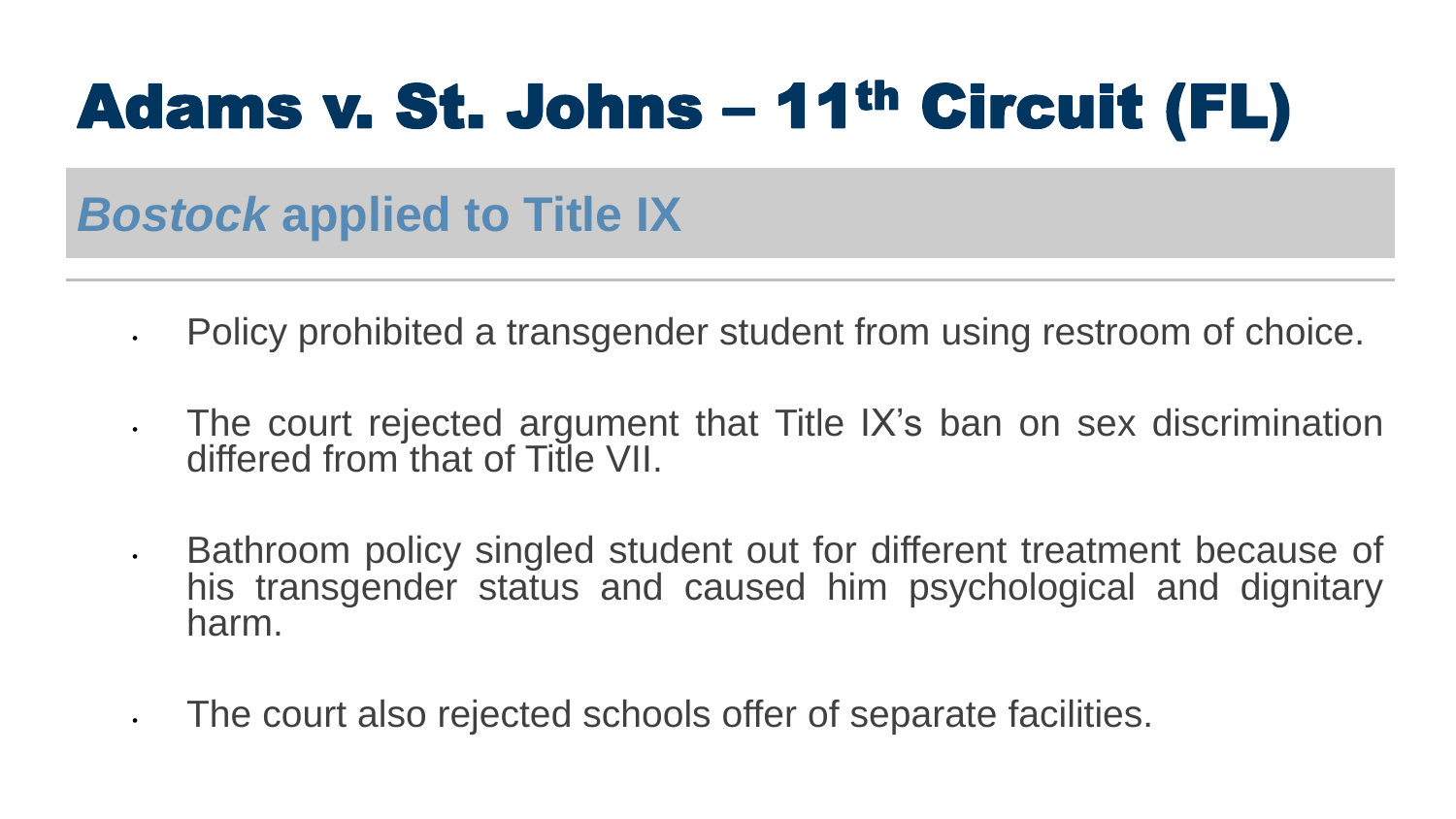# Marquardt v. Carlton – 6th Circuit (OH)

#### **Facebook post was matter of public concern**

- Facebook posts by EMS Captain regarding police shooting and death of twelve-yearold Tamir Rice.
- Posts contained racially insensitive language, profanity, and expressed satisfaction at Rice's death and regret that the author was not able to kill Rice himself.
- The Sixth Circuit found captain's post could be "a matter of public concern."
- The case was remanded to the lower court to weigh the interests of the Cleveland EMS against the employee's free speech interests – was there a reasonable prediction of disruption?